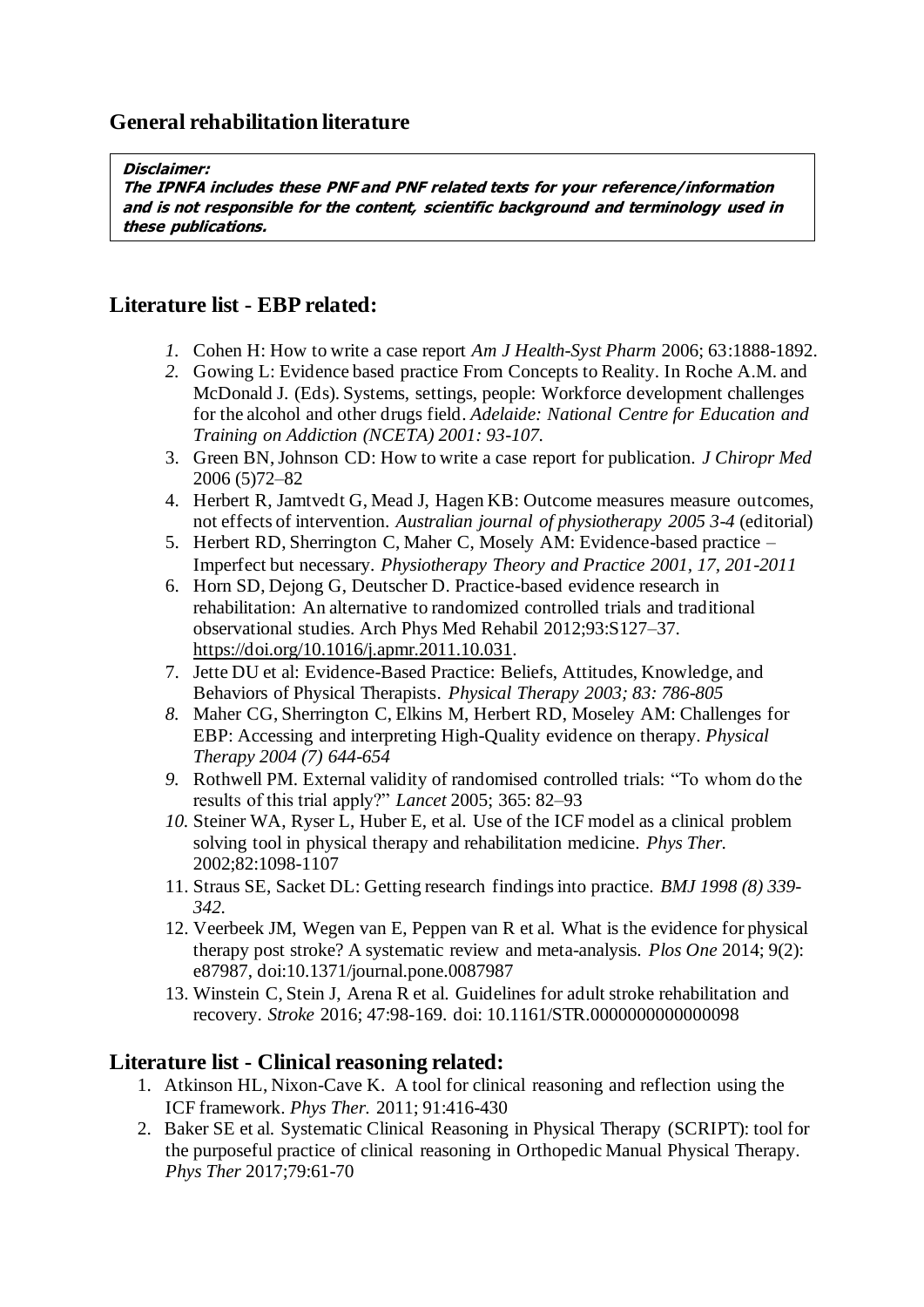- 3. Cleland JA, Childs JD, Fritz JM, Whitman JM, Eberhart SL. Development of a clinical prediction rule for guiding treatment for a subgroup of patients with neck pain: use of thoracic spine manipulation, exercise and patient education. *Phys Ther.* 2007;87:9-23
- 4. Jones MA. Clinical reasoning in Manual Therapy 1992 *Phys Ther* 1992;72:875-84
- 5. Rothstein JM. Echternach JL, Riddle DL.The Hypothesis-Oriented Algorithm for Clinicians II (HOAC II): a guide for patient management. *Phys Ther.* 2003;83:455-70
- 6. Schmidt SG. Recognizing potential barriers to setting and achieving effective rehab goals for patients with persistent pain. *Phys. Theory and Practice* 2016 DOI: 10.1080/09593985.2016.1194664
- *7.* Steiner WA Ryser L, Huber E, Uebelhart D, Aeschlimann A, Stucki G. Use of the ICF Model as a Clinical Problem Solving Tool in PT and Rehab Medicine. *Phys Ther.*2002;82:1098-1107
- *8.* Thoomes EJ, Schmitt MS. Practical Use of the HOAC II for Clinical Decision Making and Subsequent Therapeutic Interventions in an elite athlete with low back pain *JOSPT*.2011;41:108-117

# **Literature list - Neuro physiology and neuro psychology related:**

- *1.* Aman JE, Elangovan N, Yeh,IL, Konczak J. The effectiveness of Proprioceptive training for improving motor function. a systematic review*. Frontiers in human Neuroscience* 2015,8; 1-18, article 1075. doi: 10.3389/fnhum.2014.01075
- 2. Aryan KN, Pandian S, Verma R. Movement therapy induced neural reorganization and motor recovery in stroke: A review. *Journal of Bodywork & Movement Therapies* 2011; 15:528-537.
- *3.* Criekinge van T, Truijen S, Schröder J et al. The effectiveness of trunk training on trunk control, sitting and standing balance and mobility post-stroke: a systematic review and meta-analysis. *Clinical Rehabilitation 2019;33(6):992-1002. doi.org/10.1177/0269215519830159*
- *4.* Gordon BR, McDowell CP, Lyons M, Herring MP. The Effects of Resistance Exercise Training on Anxiety: A Meta-Analysis and Meta-Regression Analysis of Randomized Controlled Trials*. SportsMed.* 2017; 1-15.
- 5. Guggisberg AG, Nicolo P, Cohen LG et al. Longitudinal structural and functional differences between proportional and poor motor recovery after stroke. *Neurorehabilitation and Neural Repair* 2017; 31(12):1029-1041.
- 6. Israely S, Leisman G, Carmeli E. Neuromuscular synergies in motor control in normal and post stroke individuals. *Reviews in the Neurosciences.* 2018; 29(6):593–612.
- 7. Lew Hl et al. Stroke and Neurodegenerative Disorders:3. Poststroke Rehabilitation. *PM&R American Academy of Physical Medicine and Rehabilitation Suppl. 1, S19- S26, March 2009 DOI: 10.1016/j.pmrj.2009.01.017*
- *8.* Schaefer LV, Bittmann FN. Are there two forms of isometric muscle action? Results of the experimental study support a distinction between a holding and a pushing isometric muscle function. *BMC Sports Science, Medicine and Rehabilitation* 2017. 9:11 DOI 10.1186/s13102-017-0075-z
- *9.* Tollár J, Nagy F, Tóth BE, Török K, Szita K, Csutorás B, et al. Exercise Effects on Multiple Sclerosis Quality of Life and Clinical-Motor Symptoms. vol. 52. 2020. [https://doi.org/10.1249/MSS.0000000000002228.](https://doi.org/10.1249/MSS.0000000000002228)

### **Literature list - Biomechanics related:**

1. Belling Sorensen AK, Jorgensen U, Secondary impingement in the shoulder, an improved terminology in impingement *Scand J Med Sci Sports* 2000 (10) 266–278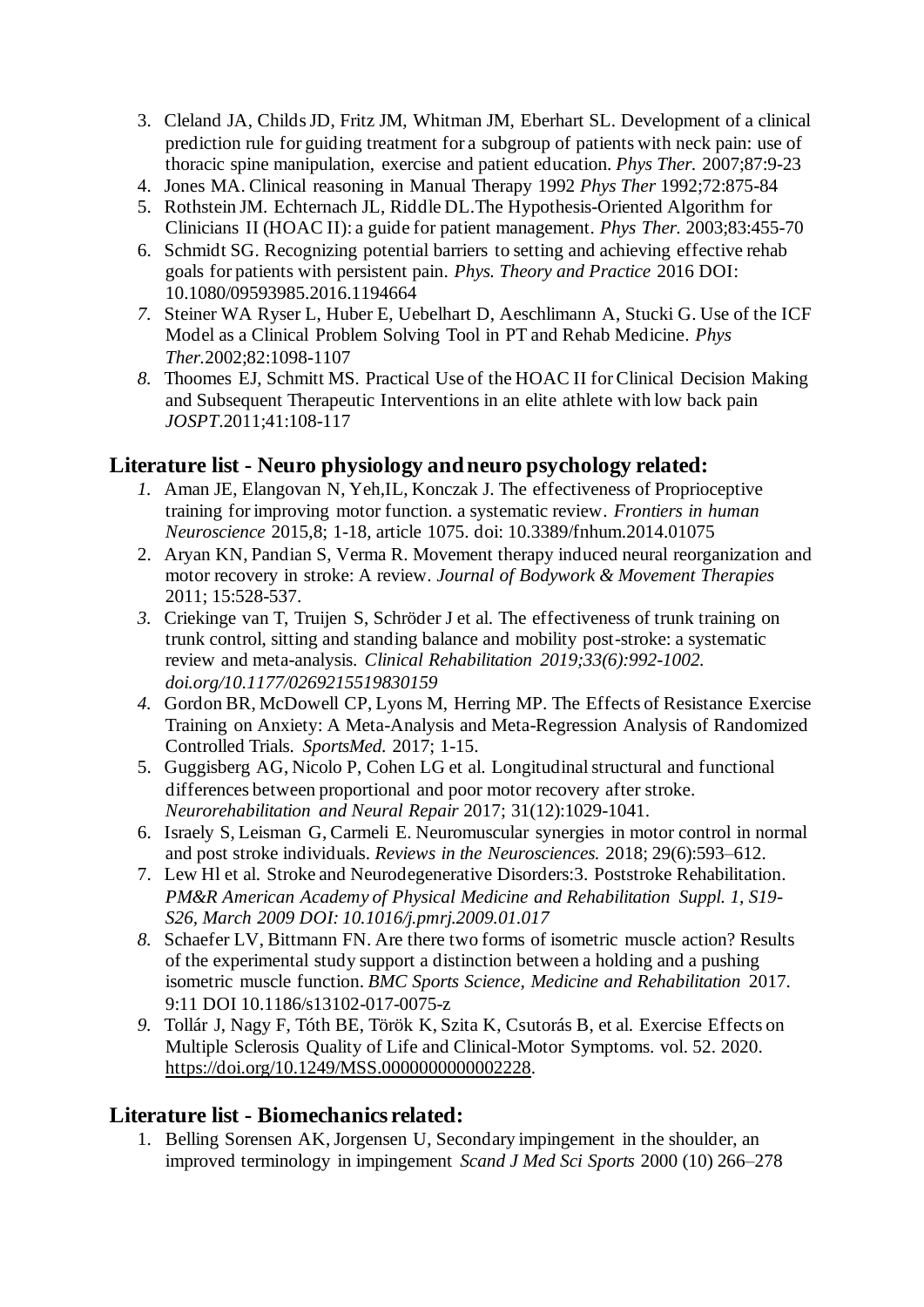- 2. Caronni A, Bolzoni F, Esposti R, Bruttini C, Cavallari P, Accuracy of pointing movements relies upon a specific tuning between anticipatory postural adjustment and prime mover activation. *Acta Physiol* 2013 (208) 111–124
- 3. Comerford MJ, Gibbons SGT, Kraft versus Stabilität Teil 1 und 2 *Manuelle Therapie*  2002 (5,6) 13-20.
- 4. Grzebellus M, Schäfer C, Irradiation aus biomechanischer Sicht. *Krankengymnastik Zeitschrift für Physiotherapeuten* 1998 (9) 1489-1494
- 5. Folland JP, Williams AG. The adaptations to strength training morphological and neurological contribution to increased strength. *Sports Med* 2007; 37 (2): 145-168
- 6. Hides JA, Richardson CA, Jull GA, Multifidus Muscle Recovery Is Not Automatic After Resolution of Acute, First-Episode Low Back Pain, *Spine* 1996 (23) 2763-2769
- 7. Hodges PW, Richardson CA, Inefficient muscular stabilization of the lumbar spine associated with low back pain. *Spine* 1996 (22) 2640-2650.
- 8. Hodges PW, Richardson CA, Feedforward contraction of transversus abdominis is not influenced by the direction of arm movement. *Exp Brain Res* 1997;114:362–370
- 9. Hoogenboom BJ, Voight ML, Cook G,Gill L. Using Rolling to Develop Neuromuscular Control and Coordination of the Core and Extremities of Athletes. *N Am J Sports Phys Ther.* 2009; 4(2): 70–82.
- 10. Ivanenko Y, Gurfinkel VS. Human postural control Front. Neurosci. 2018; 12:171. doi: 10.3389/fnins.2018.0017
- 11. Kibler WB, Press J, Sciascia A: The Role of Core Stability in Athletic function. *Sports Med* 2006; 36(3): 189-198.
- 12. Massie CL, Malcom MP, Green DP, Browning RC, Kinematic Motion Analysis and Muscle Activation patterns of Continuous reaching in Survivors of Stroke*. Journal of Motor Behavior* 2012 (44) 213-222
- 13. McQuade KJ, Smidt GL, Dynamic scapulohumeral Rhythm: the effects of external resistance during elevation of the arm in the scapular plane. *JOSPT* 1998 (2) 125-131
- 14. Mochizuki G, Ivanova TD, Garland SJ. Synchronization of Motor Units in Human Soleus Muscle During Standing Postural Tasks. *J Neurophysiol 2005* 94: 62–69
- 15. Mottram AL, Woledge RC, Morrissey D.Motion analysis study of a scapular orientation exercise and subjects' ability to learn the exercise. *Manual Therapy* 14 (2009) 13-18
- 16. O'Sullivan PB, Twomey LT, Allison GT, Evaluation of specific stabilizing exercise in the treatment of chronic low back pain with radiologic diagnosis of spondylosis or spondylisthesis. *Spine* 1997 (24) 2959-2967.
- 17. Stiene HA, Brosky T, Reinking MF, Nyland J, Mason BM, A comparison of closed kinetic chain and isokinetic joint isolation exercise in patients with patellofemoral dysfunction. *JOSPT* 1996 (3) 136- 141.
- 18. Shapiro MB, Prodoehl J, Corcos DM, Gottlieb GL. Muscle Activation Is Different When the Same Muscle Acts as an Agonist or an Antagonist During Voluntary Movement *Journal of Motor Behavior*, 2005 (2) 135–145
- 19. Tsao H, Hodges PW. Immediate changes in feedforward postural adjustments following voluntary motor training. *Exp Brain Res* 2007; 181:537–546
- 20. Voight ML et al. The chop and lift reconsidered integrating neuromuscular principles into orthopedic and sports rehab*. najspt;* 2008(03):151-159

### **Literature list - General auditory stimuli related:**

1. Freedlanda RL, Festa C, Sealy M, McBean A, Elghazaly P, Capan A, Brozycki L, Nelson AJ, Rothman J : The effects of pulsed auditory stimulation on various gait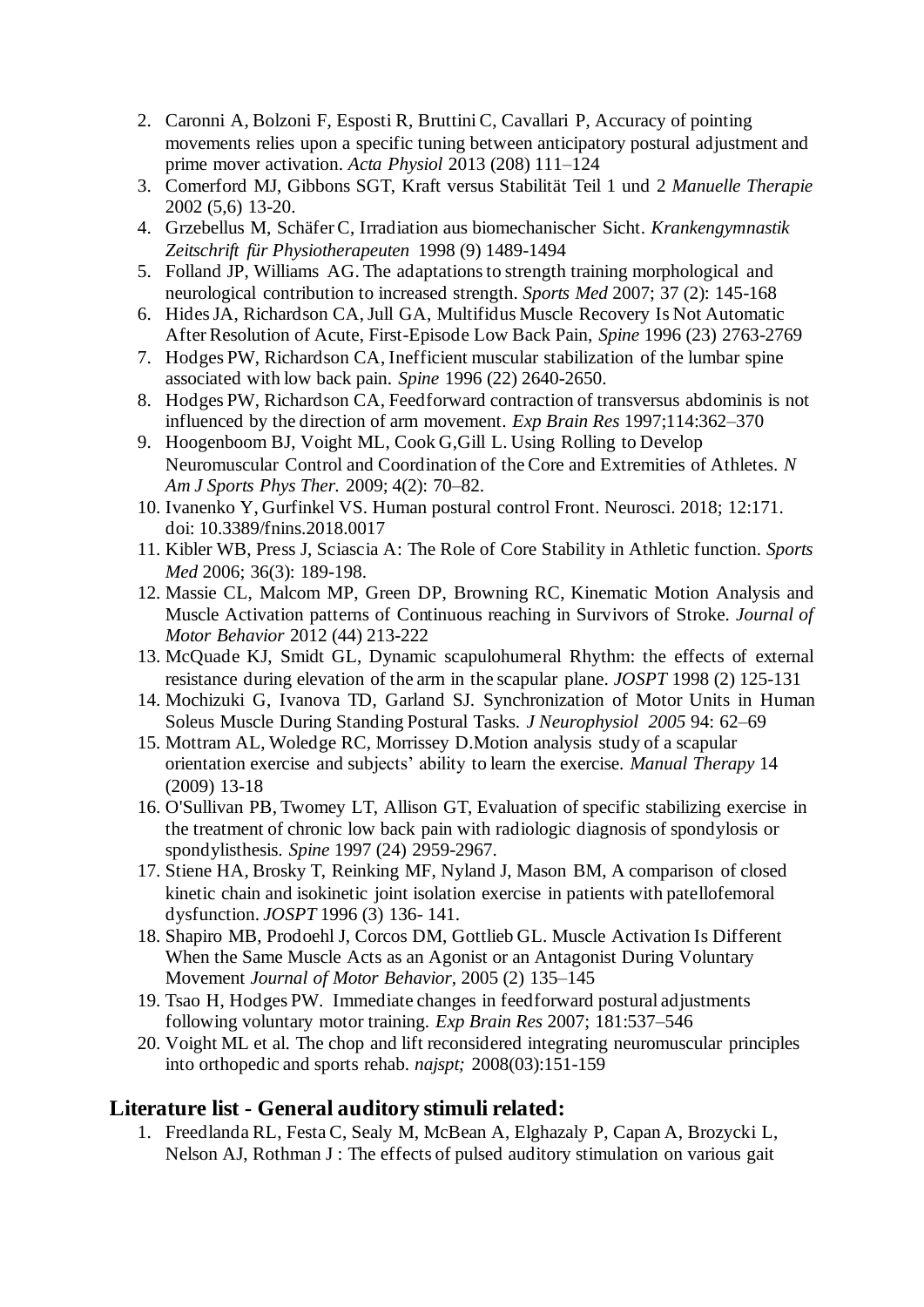measurements in persons with Parkinson's Disease. *NeuroRehabilitation* 17 (2002), 81–87.

- 2. Suteerawattananon M, Morris GS, Etnyre BR, Jankovic J, Protas EJ: Effects of visual and auditory cues on gait in individuals with Parkinson's disease. *Journal of the Neurological Sciences* 219 (2004), 63– 69.
- 3. Nascimento LR, Caetano LCG, Freitas DCMA, Morais TM, Polese JC, Teixeira-Salmela LF: Different instructions during the ten-meter walking test determined significant increases in maximum gait speed in individuals with chronic hemiparesis. Rev Bras Fisioter. (2011)

#### **Literature list - General spasticity related:**

- 1. Bohannon RW, Smith MB. Interrater reliability of a modified Ashworth Scale of muscle spasticity. *Physical Therapy* 1987; 67; 206-207
- 2. Bovend'Eerdt TJ, Newman M, Barker K,Dawes H, Minelli C, Wade DT. The effects of stretching in spasticity: a systematic review. *Arch Phys Med Rehabil* 2008; 89:1395-406.
- 3. Burridge JH, Wood DE, Hermens HJ, Voerman GE, Johnson GR, Wijck van F, Platz T, Gregoric M, Hitschcock R, Pandyan AD. Theoretical and methodological considerations in the measurement of spasticity. *Disability and Rehabilitation* 2005; 27(1/2): 69-80
- 4. Gracies JM. Pathophysiology of spastic paresis. I: paresis and soft tissue changes. *Muscle&Nerve* 2005 (31), 535-551
- 5. Li S. Spasticity, motor recovery, and neural plasticity after stroke. Frontiers in Neurology 2017; 8: 1-8.
- 6. Lieber RL, Steinman S, Barash IA, Chambers H. Structural and functional changes in spastic skeletal muscle. *Muscle Nerve* 2004; 29; 615-627
- 7. Malhotra S; Pandyan AD; Rossewilliam S; Roffe C; Hermens H. Spasticity and contractures at the wrist after stroke: time course of development and their association with functional recovery of the upper limb. *Clinical Rehabilitation* 2011; 25: 184–191
- 8. Malhotra S, Pandyan AD, Day CR, Jones PW, Hermens H. Spasticity, an impairment that is poorly defined and poorly measured. *Clinical rehabilitation* 2009; 23: 651-658
- 9. Malhotra S, Cousins E, Ward A, Day C, Jones P, Roffe C, Pandyan A. An investigation into the agreement between clinical, biomechanical and neurophysiological measures of spasticity. Clinical rehabilitation 2008; 22; 1105-1115
- 10. Pandyan AD; Cameron M; Powel J; Stott DJ; Granat MH. Contractures in the poststroke wrist: a pilot study of its time course of development and its association with upper limb recovery *Clinical Rehabilitation* 2003; 17: 88–95
- 11. Patrick E, Ada L. The tardieu scale differentiates contracture from spasticity whereas the Ashworth Scale is confounded by it. *Clinical rehabilitation* 2006; 20; 173-182
- 12. Petropoulou KB; Panourias JG; Rapidi CA; Sakas DE. The phenomenon of spasticity: a pathophysiological and clinical introduction to neuromodulation therapies. *Acta Neurochir Suppl* 2007 97(1) 137-144
- 13. Sheehan JL, Winzeler-Mercay U, Mudie MH. A randomized controlled pilot study to obtain the best estimate of the size of the effect of a thermoplastic resting splint on spasticity in the stroke-affected wrist and fingers. *Clinical rehabilitation* 2006;20;1032-1037.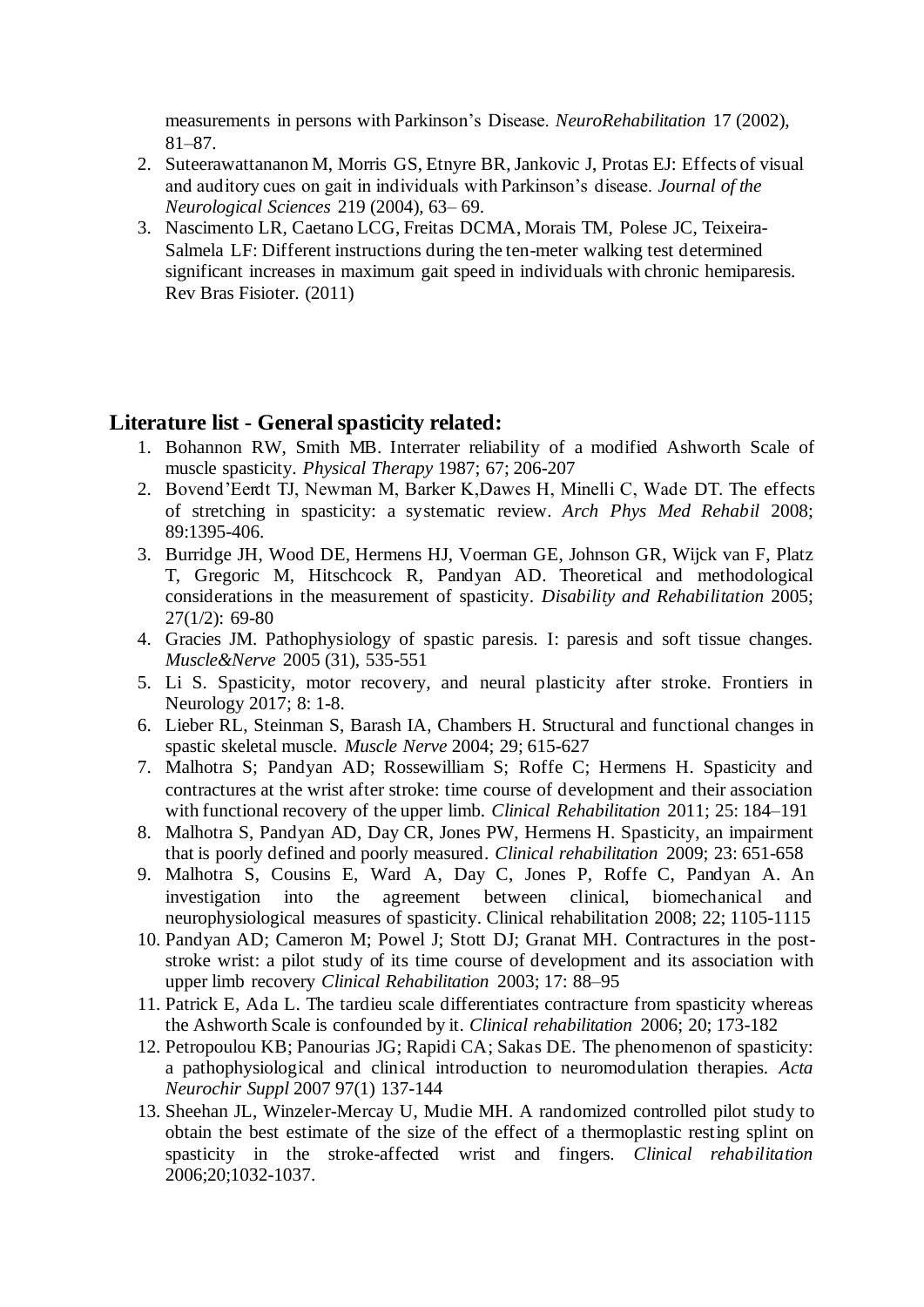14. Yelnik AP, Simon O, Parratte B, Gracies JM. How to clinically assess and treat muscle overactivity in spastic paresis. *J. Rehabil. Med*. 2010;42; 801-807.

# **Literature list - General gait articles**

- 1. Barbeau H. Locomotor training in neurorehab emerging rehab concepts *Neurorehab and neural repair* 2003
- 2. Dietz V. Quadrupedal coordination of bipedal gait: implications for movement disorders*. J Neurol* 2011 258:1406–1412
- 3. Duncan PW et al. Body-Weight–Supported Treadmill Rehabilitation after Stroke *N Engl J Med* 2011;364:2026-36
- 4. Frigon A. Central Pattern Generators of the Mammalian Spinal CordThe Neuroscientist 18(1) 56–69
- 5. Ivanenko YP, Dominici N, Daprati E, Nico D, Cappellini G, Lacquanti F. Locomotor body scheme. *Human Movement Science* 2011 (30)341–351
- 6. Kang HK, Kim Y, Chung Y, Hwang S. Effects of treadmill training with optic flow on balance and gait in individuals following stroke: randomized controlled trials. *Clinical Rehabilitation 2011,* 26,(3), 246–255
- 7. Kempen JCE, Doorenbosch CAM, Knol DL, de Groot V, Beckerman H. Newly Identified Gait Patterns in Patients With Multiple Sclerosis May Be Related to Pushoff Quality. Phys Ther. 2016; 96(11):1744-52
- 8. Krebs DE, Goldvasser D, Lockert JD, et al. Is base of support greater in unsteady gait? *Phys Ther*. 2002;82:138 –147
- 9. Lacquaniti F, Ivanenko YP, Zago M Development of human locomotion Current Opinion in Neurobiology 2012 (22) 822–828
- 10. Mac Kinnon CD et al. Preperation of anticipatory postural adjustments prior to stepping. *J Neurophysiol* 2007 (97) 4368–4379,.
- 11. McIntosh GC, Brown SH, Rice RR, Thaut MH, Rhythmic auditory-motor facilitation of gait patterns in patients with Parkinson's disease. *Journal of Neurology, Neurosurgery, and Psychiatry* 1997(62) 22-26
- 12. Meyns P, Bruijn SM, DuysensJ. The how and why of arm swing during human walking. *Gait & Posture* 2013 38 (4) 555-562
- 13. Robert SL, James RG. The neurological control system for normal gait *Journal of Prosthetics and Orthotics* 1990 (2) 1, 01-11
- 14. Sadeghi H, Allard P, Duhaime M. Contributions of lower-limb muscle power in gait of people without impairments. *Phys Ther.* 2000 (80) 1188 –1196
- 15. Takakusaki K. Neurophysiology of Gait: From the Spinal Cord to the Frontal Lobe. *Movement Disorders*, 2013 28(11) 1483-1491
- 16. Vogt L, Breitmann K, Pfeifer K, Banzer W. Walking patterns of hip arthroplasty patients: some observations on the medio-lateral excursions of the trunk. *Disability and Rehabilitation* 2003 (25) 309-317
- 17. Woollacott MH, Tang PF. Balance Control During Walking in the Older Adult: Research and Its Implications. *Physical Therapy* 1997 (77) 646-660

### **Literature list - Robotics related**

- 1. Lo AC, Guarino PD, Richards LG, et al. Robot-Assisted Therapy for Long-Term Upper-Limb Impairment after Stroke*. n engl j med 2010, 362;19, 1772-1783*
- 2. Morales R, Badesa FJ, Garcia-Aracil N, Sabater JM, Pérez-Vidal C. Pneumatic robotic systems for upper limb rehabilitation. *Med Biol Eng Comput , 2011, 49:1145–1156*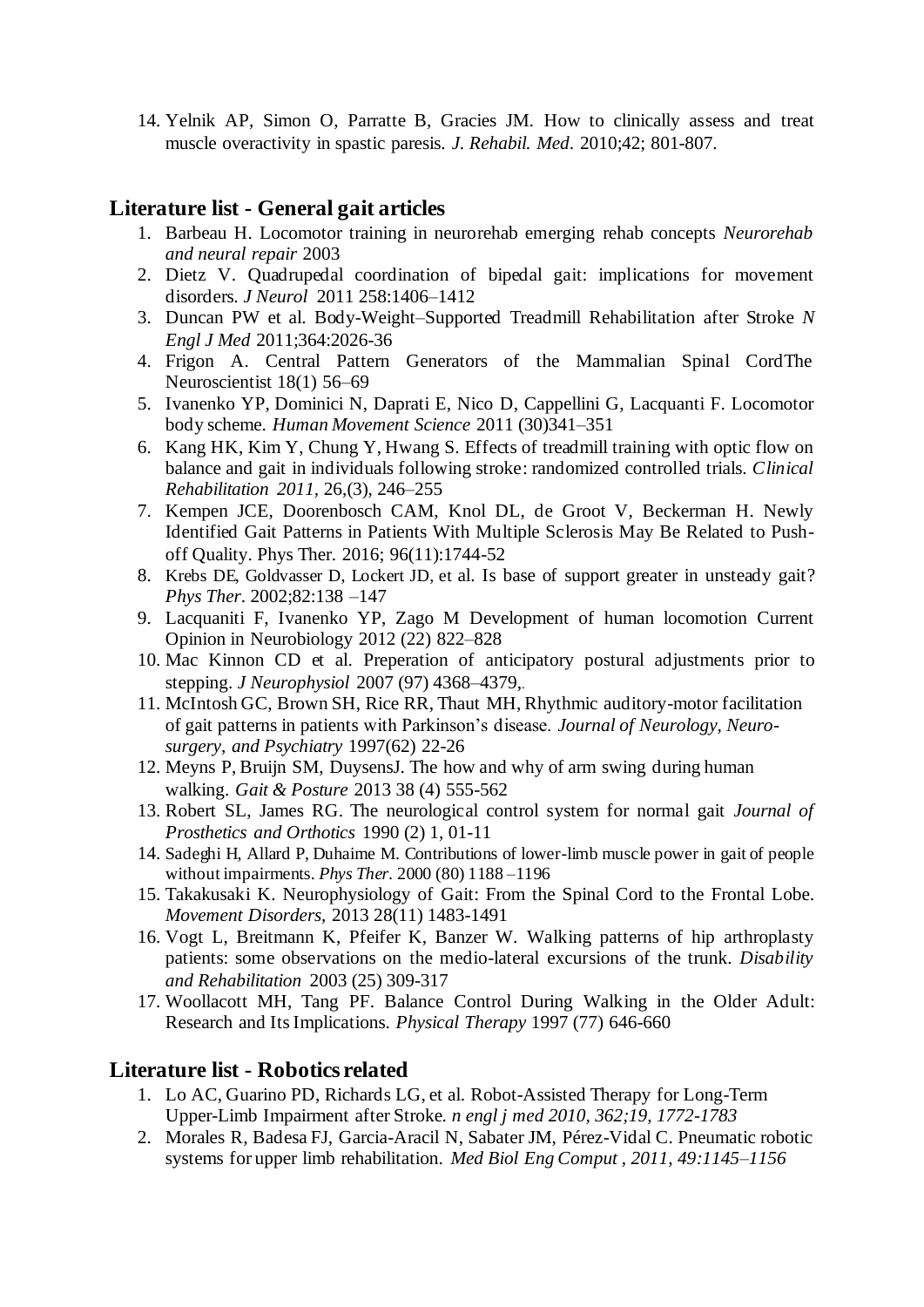3. Takahashi CD, Yeghiaian LD, Le V, Motiwala RR, Cramer SC.Robot-based hand motor therapy after stroke. *Brain* 2008 (131) 425-37

# **Literature list scoliosis related**

- 1. Al-Eisa E, Egan D, Deluzio K, Wassersug R, 2006: Effects of pelvic skeletal asymmetry on trunk movement. Spine;31(3):71-79.
- 2. Asher MA, Burton DC, 1999: A concept of idiopathic scoliosis deformities as imperfecta torsion(s). Clin Orthop; Jul; (364):11-25.
- 3. Burwell RG, Dangerfield PH, 1992: Pathogenesis and assessment in scoliosis. Surgery of the Spine; Section 5: Chapter 19: 365.
- 4. Burwell RG, 2003: Aetiology of idiopathic scoliosis: current concepts. Pediatr Rehabil;6 (3-4):137-170.
- 5. Charlebois M, Mac-Thiong JM, Huot MP, de Guise JA, Skalli W, Labelle H,2002: Relation between the pelvis and sagittal profile in adolescent idiopathic scoliosis: the influence of curve type. Stud. Health Technol Inform; 91: 140-143.
- 6. Chockalingam N, Dangerfield PH, Rahmatalla A, Achmed el-N, Cochrane T, 2004: Assessment of ground reaction force during scoliotic gait. Eur Spine J; 13(8): 750- 754.
- 7. Dickson RA, 1992: The scientific basis of treatment of idiopathic scoliosis. Acta Orthop Belgica; 58(1): 107.
- 8. Faro FD, Marks MC, Pawelek J, Newton PO, 2004: Evaluation of a functional position for lateral radiograph acquisition in adolescent idiopathic scoliosis. Spine; Oct 15, 29(20): 2284-2289.
- 9. Giakas G, Baltzopoulos V, Dangerfield PH, Dorgan JC, Dalmira S, 1996: Comparison of gait patterns between healthy and scoliotic patients using time and frequency domain analysis of ground reaction forces. Spine, 21(19):2235-2242.
- 10. Graham EJ, Lenke LG, Lowe TG. Betz RR, Bridwell KW, Kong Y, Blanke K, 2000: Prospective pulmonary function evaluation following open thoracotomy for anterior spinal fusion in adolescent idiopathic scoliosis. Spine: Sep 15; 25(18): 2319-2325.
- 11. Greiner KA, 2002: Adolescent idiopathic scoliosis: Radiologic decision making. American Family Physican; May 1:1817-1822.
- 12. Gram MC, Hasan ., 1999: The spinal curve in standing and sitting postures in children with idiopathic scoliosis. Spine; Jan 15; 24(2): 200-201.
- 13. Grivas TB, Dangas S, Samelis P, Maziotou C, 2002: Lateral spinal profile in schoolscreening referrals with or without late onset idiopathic scoliosis 10 degrees-20 degrees. Stud Health Technol Inform; 91:25-31.
- 14. Grivas TB, Vasiliadis ES., Koufopoulos G, Segos D, Triantafyllopoulos G, Mouzakis V, 2006: Study of trunk asymmetry in normal children and adolescent. Scoliosis 1:19.
- 15. Harrison DE, Harrison DD, Troyanovich SJ, 1998a.: Three-dimensional spinal coupling mechanics: Part I. A review of the literature. J Manipulative Physiol Ther; Feb; 21(2):101-13.
- 16. Harrison DE, Harrison DD, Troyanovich SJ, 1998b: Three-dimensional spinal coupling mechanics: Part II. Implications for chiropractic theories and practice. J Manipulative Physiol Ther; Mar-Apr; 21(3):177-186. .
- 17. Harrison DE, Cailliet R, Harrison DD, Janik TJ, Troyanovich SJ, Coleman RR, 1999.: Lumbar coupling during lateral translations of the thoracic cage relative to a fixed pelvis. Clin Biomech (Bristol, Avon); Dec; 14(10):704-709.
- 18. Hides JA, Stokes MJ, Saide M, Jull GA, Cooper DH,1994: Evidence of lumbar multifidius muscles wasting ipsilateral to symptoms in patients with acute/subacute low back pain. Spine; 19(2):165-177.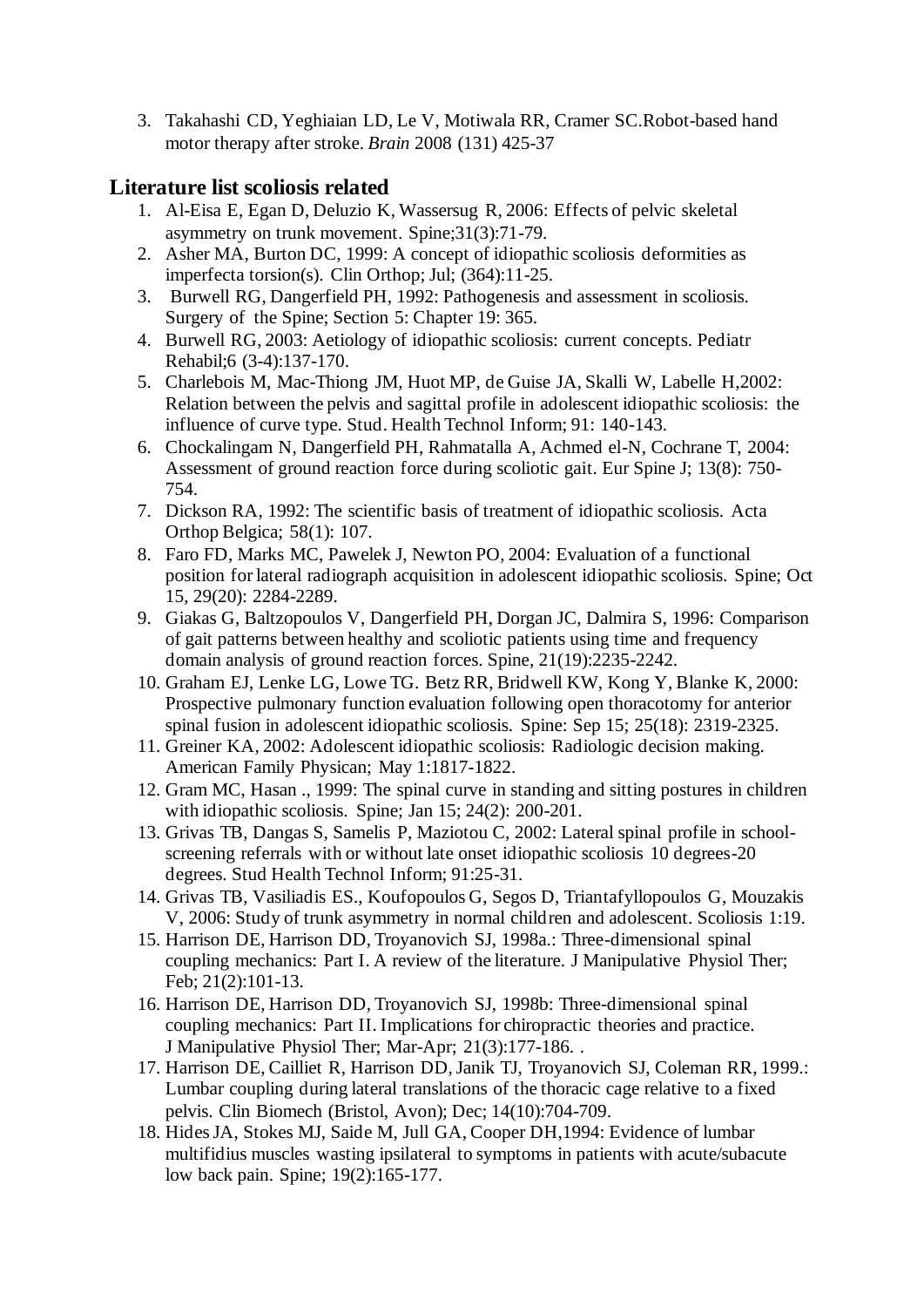- 19. Hodges PW, Richardson CA,1996: Inefficient muscular stabilization of the lumbar spine associated with low back pain. A motor control evaluation of transversus abdominis. Spine; 21(22): 2640-2650.
- 20. Hodges PW, Richardson CA, 1997: Contraction of the abdominal muscles associated with movement of the lower limb. Physical Therapy; 77:132-144.
- 21. Hopf C, Scheidecker M, Steffan K, Bodem F, Eysel P, 1998: Gait analysis in idiopathic scoliosis before and after surgery: a comparison of the pre- and postoperative muscle activation pattern. Eur Spine J; 7(1):6-11
- 22. Karski T, 2006: Recent observations in the biomechanical etiology of so-called idiopathic scoliosis. New classification of spinal deformity-I-st, II-nd and III-rd etiopathological groups. Stud Health Techno Inform; 123: 473-482.
- 23. Kotwicki T, 2002: Sagittal and transversal plane deformity in thoracic scoliosis. Stud Health Technol Inform; 91:251-256.
- 24. Kotwicki T, 2007: Badanie zakresu ruchu w stawach biodrowych modyfikacja badania i wyniki pacjentów ze skoliozą. Ann Acad Med Siles; 61,1.
- 25. Kramers-de Quervain IA, Müller R, Stacoff A, Grob D, Stüsi E, 2004: Gait analysis in patient with idiopathic scoliosis. Eur Spine J; Aug; 13(5): 449-456.
- 26. Lenke LG, Betz RR, Harms J, Bridwell KH, Clements DH, Lowe TG, Blanke K, 2001: Adolescent idiopathic scoliosis: a new classification to determine extent of spinal arthrodesis. J Bone Joint Surg Am.; 83A:1169-1181.
- 27. Lenke LG, Betz RR, Clements D, Merola A, Haher T, Lowe T, Newton P, Bridwell KH, Blanke K, 2002: Curve prevalence of a new classification of operative adolescent idiopathic scoliosis: how it organizes curve patterns as a template to perform selective fusions of the spine. Spine; 27: 604-611.
- 28. Lim HH, Ong CH, 2001: Dynamic measurements of axial vertebral rotation and rotational flexibility in scoliosis by fluoroscopic method. Med J Malaysia; Jun; 56 Suppl C: 41-45.
- 29. Mac-Thiong JM, Berthonnaud E, Dimar JR, Betz RR, Labelle H, 2004: Sagittal alignment of the spine and pelvis during growth. Spine; Aug 1; 29(15): 1642-1647.
- 30. Mallau S, Bollini G, Jouve JL, Assaiante C, 2007: Locomotor skills and balance strategies in adolescent idiopathic scoliosis. Spine; 32(1):14-22.
- 31. Nault ML, Allard P, Hinse S, Le Blanc R, Car O, Sadeghi H, 2002: Relations between standing stability and body posture parameters in scoliosis. Spine; 27(17); 1911-1917.
- 32. Panjabi M, Yamamoto I, Oxland T, Cisco J, 1989: How does posture affect coupling in the lumbar spine. Spine; Sep; 14(9): 1002-1011.
- 33. Stępień A, 2007: Wpływ deformacji kręgosłupa na sposób obciążania stop w czasie chodu u osób ze skoliozą idiopatyczną. Postępy rehabilitacji; 21(2);13-20.
- 34. Stępień A, 2008: Zakresy rotacji tułowia i miednicy u dziewcząt ze skoliozą idiopatyczną. Rozprawa doktorska. Akademia Wychowania Fizycznego, Warszawa
- 35. Stokes IAF, 1988: Axial rotation component of thoracic scoliosis. J Orthop Res; 7: 702-708.
- 36. Stokes IAF, 1994: Three-dimensional terminology of spinal deformity: A raport presented to the Scoliosis Research Society Working Group on 3-D terminology of spinal deformity. Spine; 19: 236-248.
- 37. Syczewska M, Łukaszewska A, Górak B, Graff K, 2006: Zmiany stereotypu chodu u pacjentów z bocznym skrzywieniem kręgosłupa. Rehabilitacja Medyczna; 10(4): 12- 21